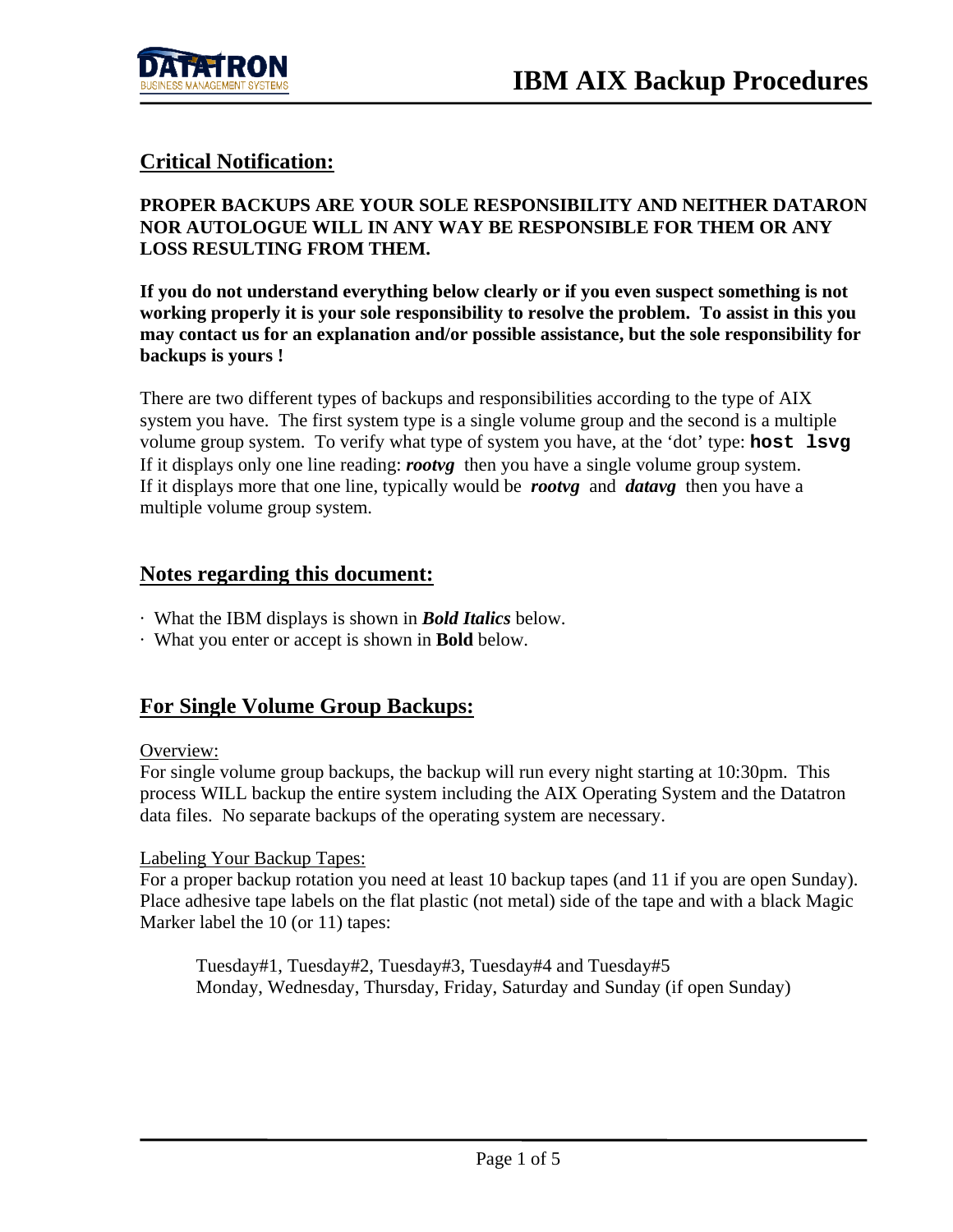

### **For Multiple Volume Group Backups:**

#### **Overview**

Multiple volume group backups, will require Two different backups procedures. One for the Datatron data and another for the AIX Operating System.

### Labeling Your Backup Tapes:

For a proper backup rotation you need at least 12 backup tapes (and 13 if you are open Sunday). Place adhesive tape labels on the flat plastic (not metal) side of the tape and with a black Magic Marker label the 12 (or 13) tapes:

 sysb#1, sysb#2 Tuesday#1, Tuesday#2, Tuesday#3, Tuesday#4 and Tuesday#5 Monday, Wednesday, Thursday, Friday, Saturday and Sunday (if open Sunday)

#### The nightly Datatron Data Backup:

The Datatron data backup procedure will automatically run every night starting at 10:30pm. This process will backup ONLY the Datatron data, and will NOT backup the AIX Operating System, or make the backup tape bootable.

### The required MANUAL AIX Operating System "SYSB" Backup:

It is required that you create AIX Operating System backups (also known as "SYSB"). The process is done MANUALLY by you. It is recommended that you perform the SYSB backup on a monthly basis and also when any System changes are made. An example would be setting up a new printer. These SYSB backups will contain ONLY the AIX Operating System and will NOT include your Datatron data. The SYSB is done on the sysb#1 and sysb#2 labeled tapes.

To perform the SYSB backup:

- · Login as root.
- · Type: **ctl sysb**

### **The Backup Report:**

After each backup has finished, a report will be printed on your default printer. This report will contain valuable information about the backup. You will see lines that will display the number of files: backed up to tape, read from tape, and on the disk. You must confirm that these numbers are all similar.

On the daily backup, another report will print after the backup report, which is the system error log. Each day you will see an entry for "*LABEL: reboot id".* This is normal.

If you do not get a backup report, or the report does not show the proper number of files being backed up, or there are any error messages in the report, or you see additional messages in the system error log, contact Datatron support immediately.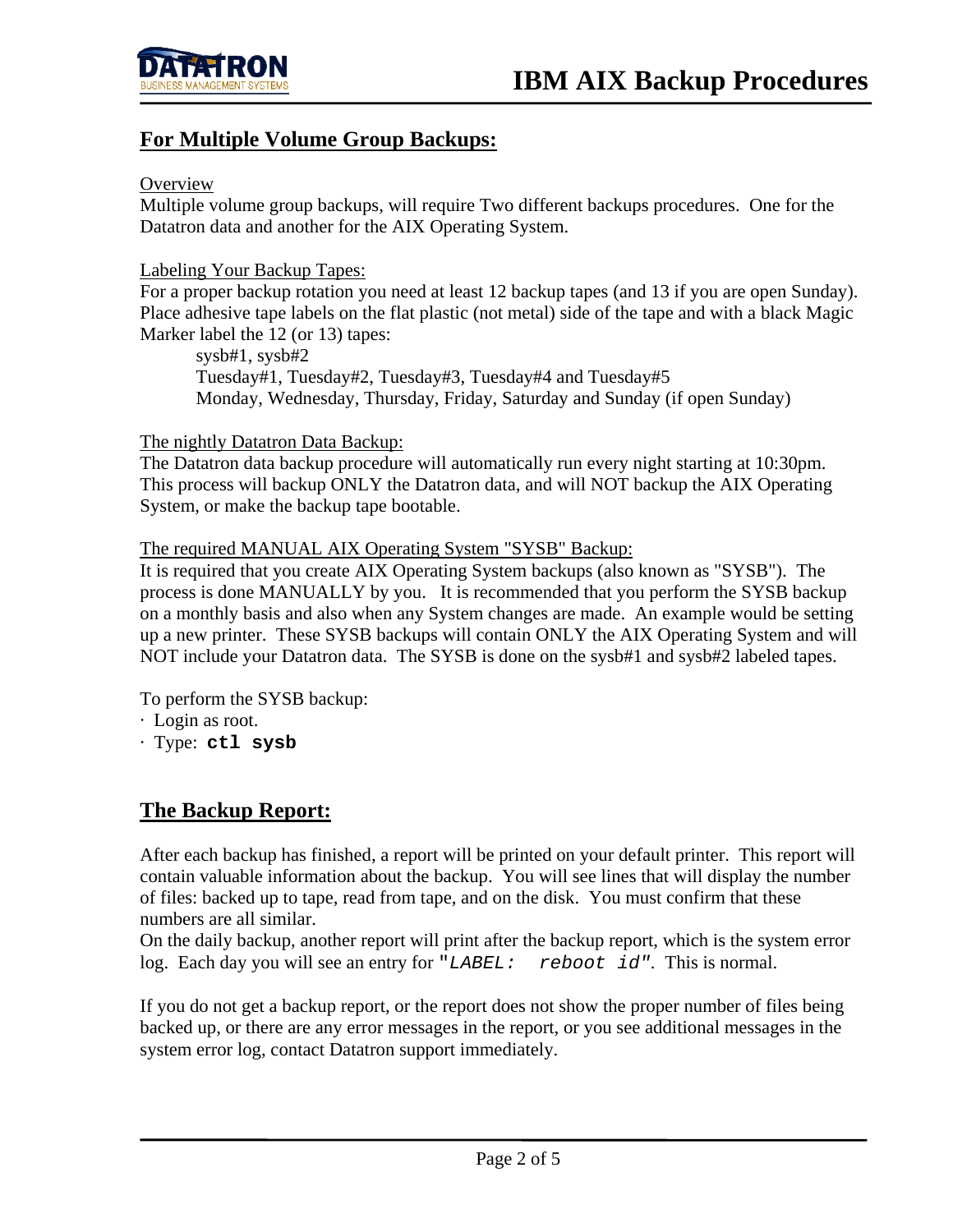

## **Nightly Backup Procedures:**

To make nightly backups, simply put the proper daily backup tape in the tape drive, i.e. on Wednesday put in the Wednesday tape, on Thursday put in the Thursday tape, etc. On Tuesday put in your oldest Tuesday backup tape (remember that you have 5 of them). The system will AUTOMATICALLY reboot the system at a predefined time (normally 10:30PM) and then run the backup (normally starting at 10:45PM). After this tape finishes the system will print a report of the results on your report printer. *Check carefully the messages that print on this report to be sure the backup completed successfully* ! You can either cut this report out and place it in the tape case along with the nightly backup you just made OR just record the date on the tape label (such as 03/02/04) and then save the reports for at least one full week! Doing this is important to verify when the nightly backup tape was made and that it is restorable in case you ever need it to restore any files from it.

## **Tuesday backup tapes:**

The multiple Tuesday tapes are for *off-site* storage of the last 5 Tuesday night backups. The night chosen for this off-site storage should be any night when whoever takes these tapes to their home goes directly home after work. You should not choose this person's bowling night as the backup tapes would then be left in their car for hours and the tapes could easily be damaged by the cold or heat or humidity (or worse yet taken into a smoky environment). Substitute whatever night is most appropriate in your situation for the Tuesday tapes above.

# **Manual Backup:**

The system will create the backups automatically at night. If you need to create a backup manually, follow these instructions: From the 'dot', type: **su** At the *password* prompt, type in the root password At the *root@name#* prompt, type: **ctl** 

The backup will begin, displaying a status of it's progress. When the backup has completed, your cursor will return to the *root@name#* prompt. Also, you will receive a backup report onto your printer, similar to the reports you receive at night.

Type: **exit** to return to the datatron 'dot'.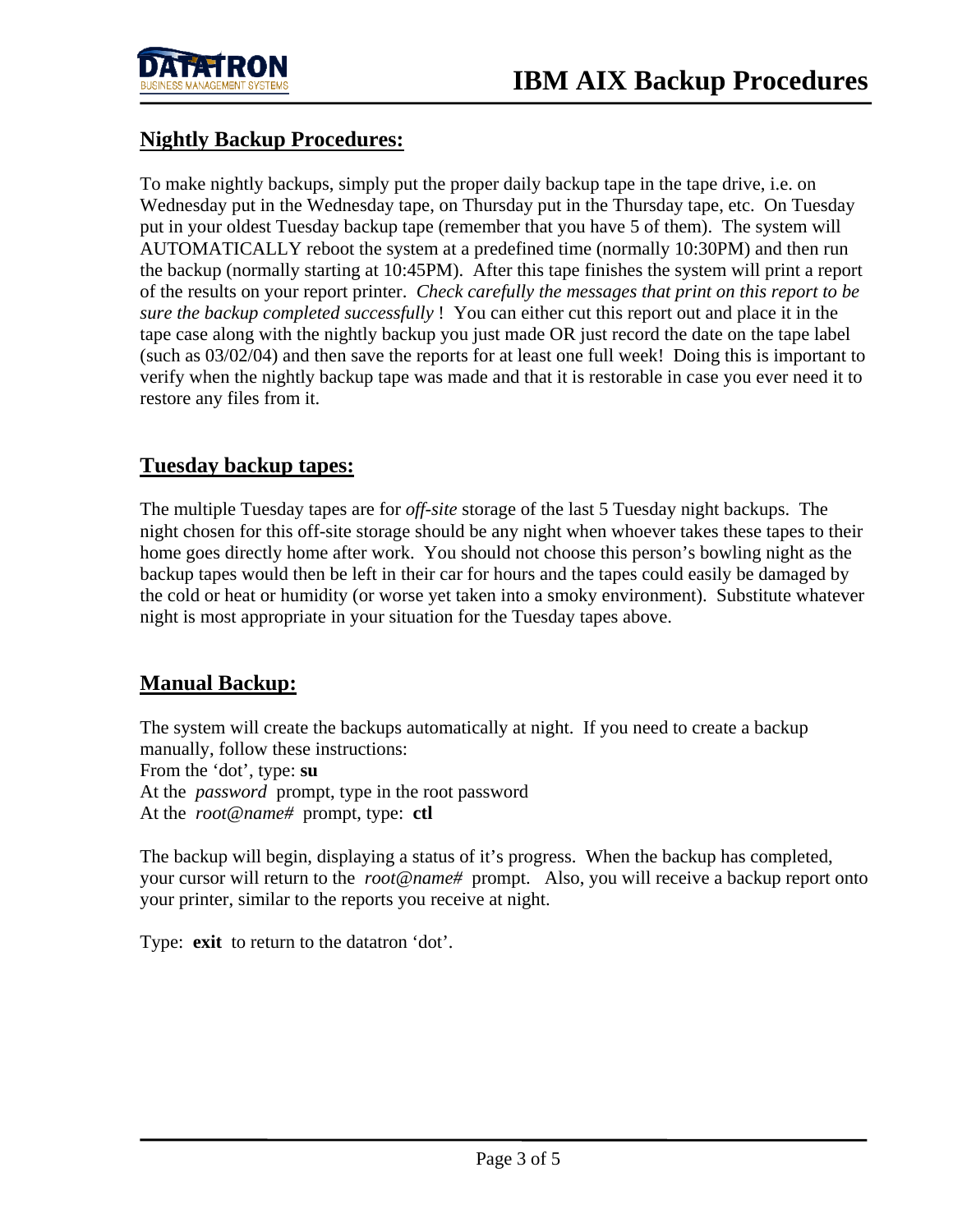

## **SYSB Backup Facts:**

The SYSB backup creates a *bootable* backup of your AIX Operating System on the tapes. Should for any reason AIX crash (which is an Operating System software issue and is *far more likely* than a hardware crash) a SYSB tape is the ONLY way to get your system back up and running quickly. If you have not made these SYSB tapes or if you have but they are old, it is going to be extremely painful, time-consuming *and expensive* (as we *will* charge by the hour !) to get you back up, configured and running. *Depending on the time of day and if we have to send you fresh AIX CDs, it could easily be 24-48 hours until you are back up and running.*

You should make a SYSB on the SYSB#1 tape once a month (make the first tape now!), then one month later make another SYSB on the SYSB#2 tape. Then each succeeding month make another SYSB over the top of the oldest SYSB tape. Make this tape on the same day every month so you do not forget – adding this to your month-end procedures is an excellent idea. In addition, if you make configuration changes to your IBM system during the month (such as adding a new terminal or printer or PC, disk or tape drive, changing anything related to your network such as adding new stores or remote hosts or terminal servers or print servers, etc, etc) you should make another SYSB over the top of the oldest SYSB tape within a day or two of making the changes.

To make the SYSB simply put the oldest SYSB tape in the tape drive and log in as "root" (the **clt sysb** command *will refuse* to run unless you are root). If you are not already logged in as root you can back out of the programs to the (dot) prompt and type: **su** At the password prompt, type root's password. At the *root@name#* prompt type: **ctl sysb** and hit the **RETURN** key. Depending on the speed of your system and tape drive making the SYSB tape should take 5-90 minutes. When complete, you will again be prompted with the *root@name#* , type: **exit** to return to the (dot) prompt. A "SYSB" backup report will print a small report of the results on your report printer. Cut this report out and place it in the tape case along with the SYSB tape you just made. Doing this is important to verify when the SYSB tape was made and that it is restorable in case you ever need it to boot your system with it. Remember to remove the SYSB tape from the tape drive when you are finished and put in the tape for tonight's scheduled daily backup.

Note that you must make the SYSB tape with nothing else running on the system, so come either come in a little early or leave a little late or possibly teach someone else to do it *and then check to be sure that they do*! You should keep your most recent SYSB tape in-house so it is quickly accessible if you need it. You MUST keep your oldest SYSB off-site in case a fire destroys both your computer and your in-house tapes (if it is never going to happen to you then why do you continue to pay for fire insurance? Trust us, is has happened !).